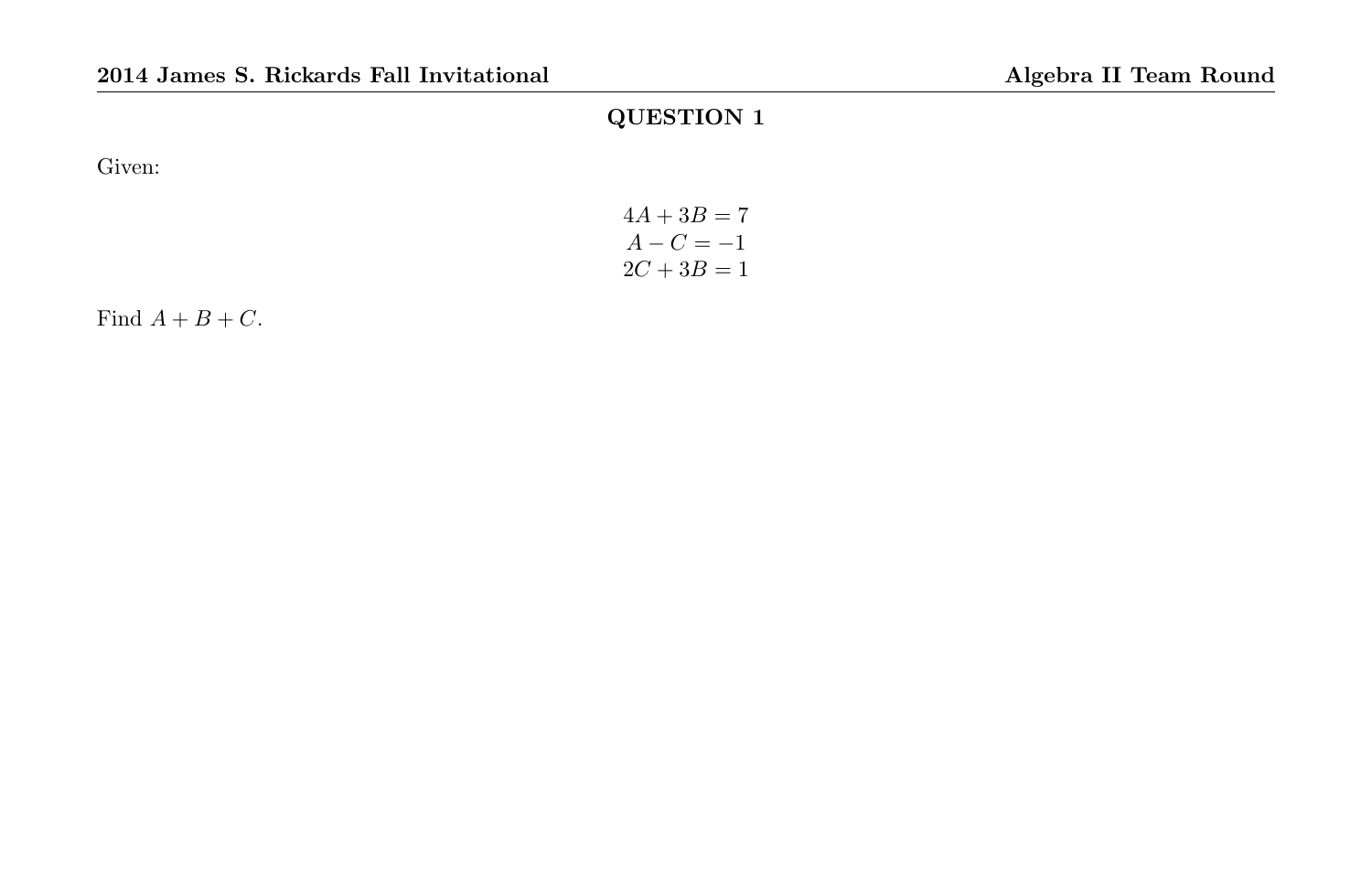Let A be the number of terms in the expansion of  $(3x+4y)^4$ 

Let D be the coefficient of  $ab^3$  in the expansion of  $(7a+b)^4$ 

Let I be the sum of the coefficients of the terms in the expansion of  $(x - 4y)^5$ 

Find  $\frac{ADI}{81}$ .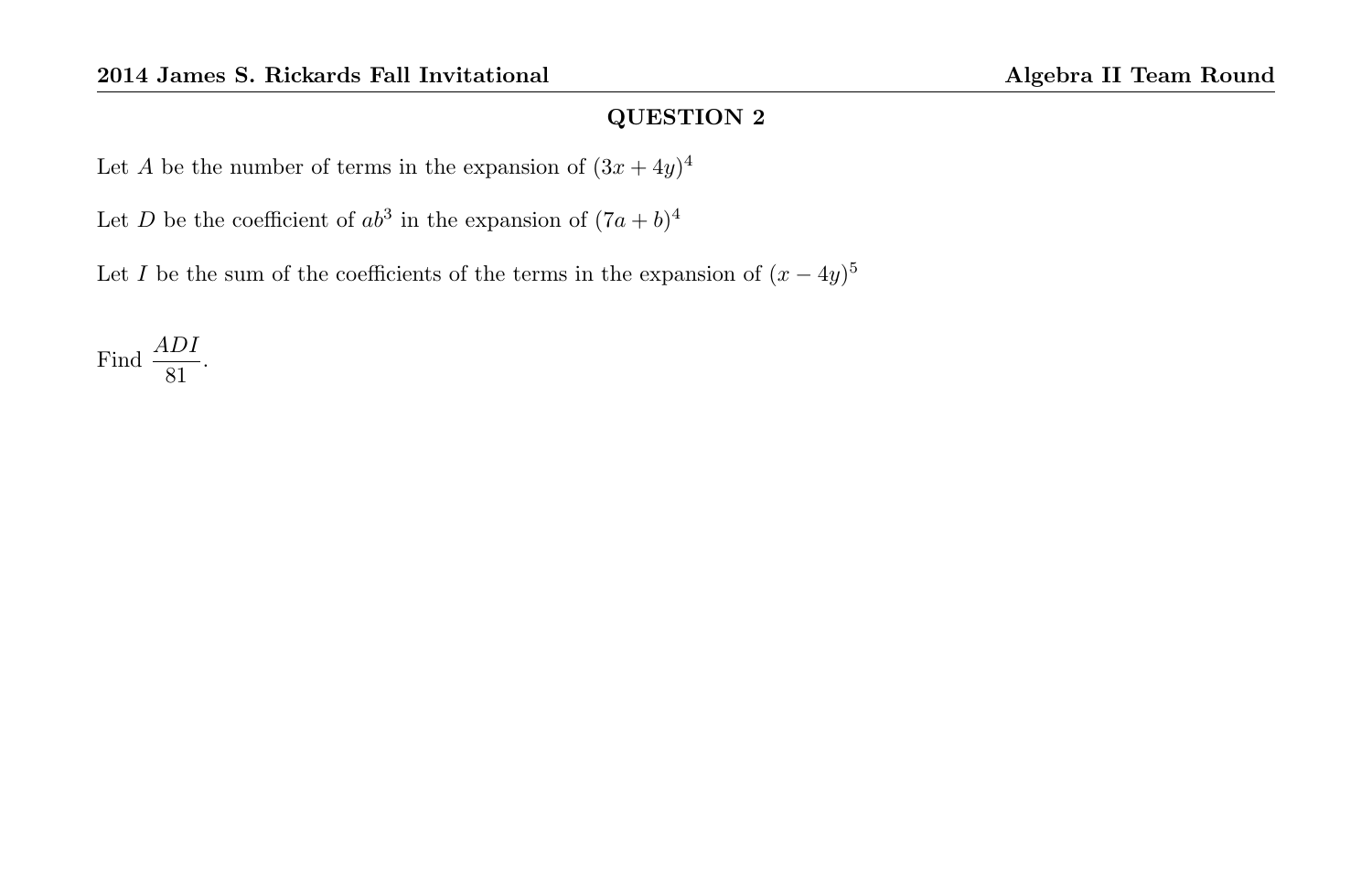Consider the following polynomial

$$
5x^5 + 164x^3 + 15x^2 - 4x + 619.
$$

Let A be the product of the roots

Let  $B$  be the sum of the roots

Let  $C$  be the sum of the roots taken two at a time

Let  $D$  be the sum of the roots taken four at a time

Find  $ABC^2D$ .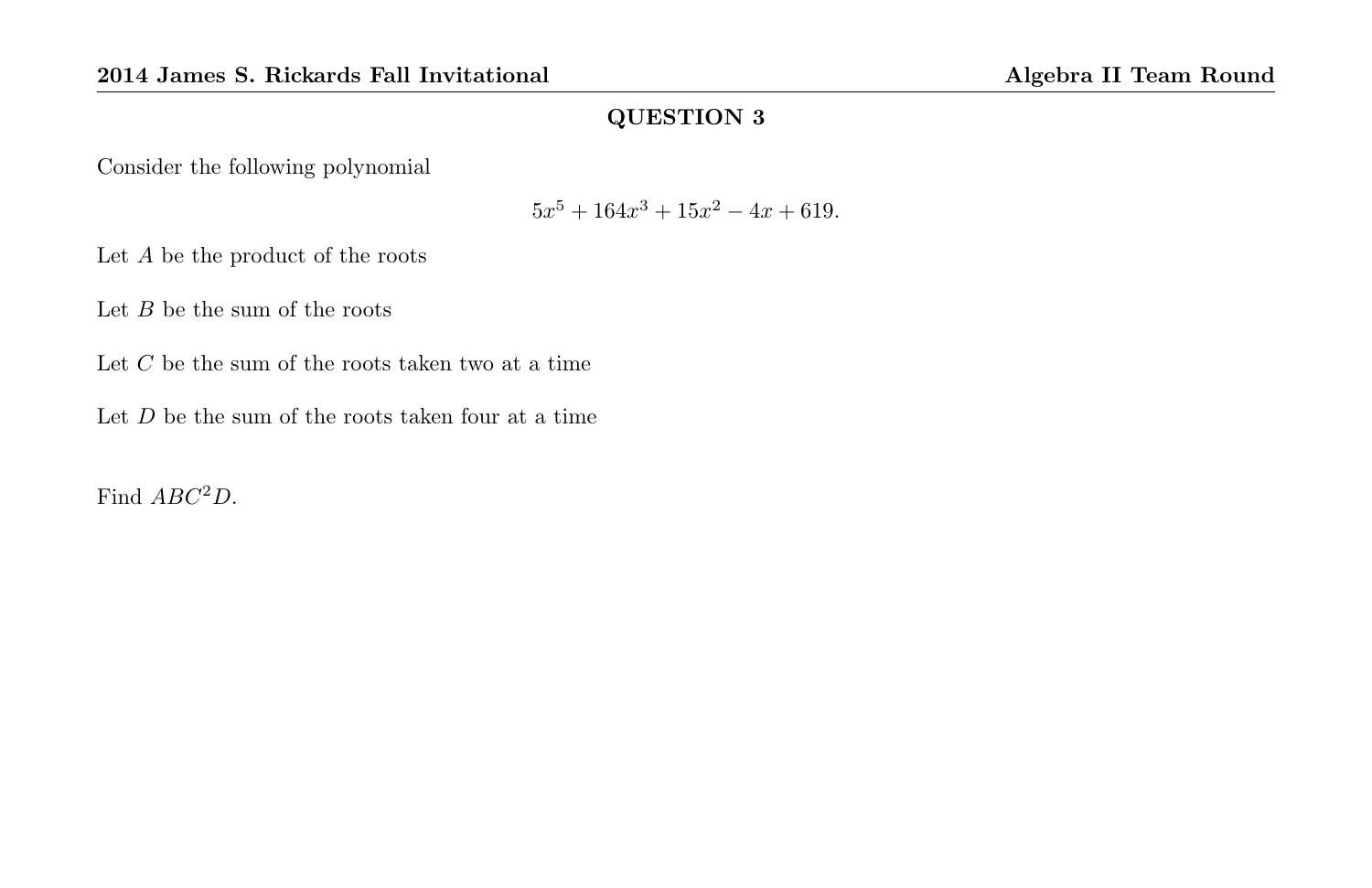A comet is traveling around Earth in an elliptical pattern with Earth being one of the foci. The comet always follows the elliptical pattern. The equation of the elliptical pattern is given as follows:

$$
\frac{x^2}{25} + \frac{y^2}{169} = 1
$$

Let  $(X, Y)$  be the coordinates of the Earth, given that it is the focus with the greatest ordinate

Let A be the area bounded by the path of the comet in square miles, given that it is traveling in a two dimensional space

Let  $B$  be the shortest distance the comet will ever be from Earth

Let C be the farthest distance the comet will ever be from Earth

Find  $\frac{XY^2}{12} + \frac{A}{BC}$  in simplest form.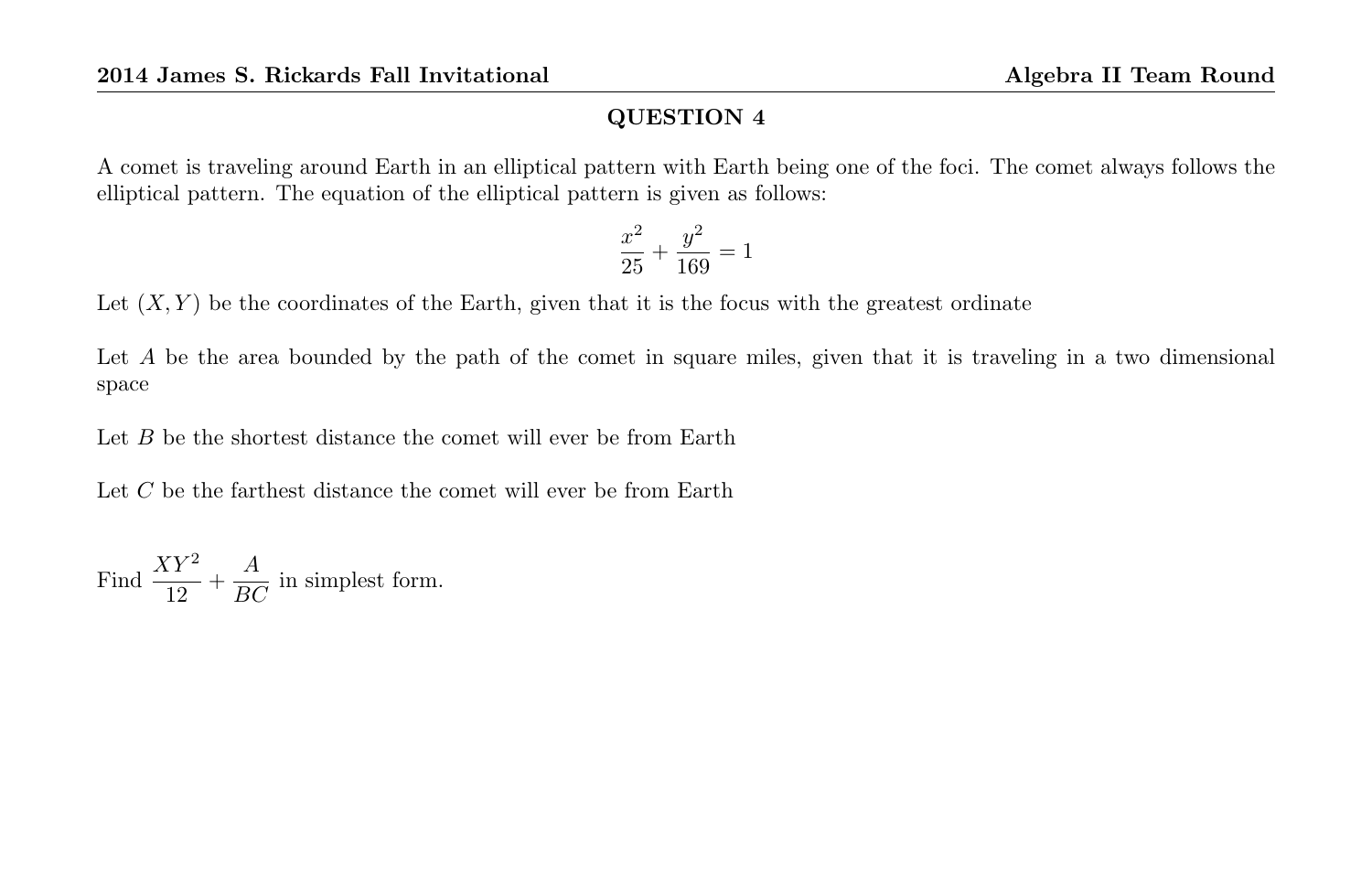While hiking in a forest, Aditya came upon some logs that were blocking his way! Help him by solving these logarithms.

 $A = \left(\log_{\frac{1}{3}} 81\right) \left(\log_{128} 4\right)$  $B = \left(\log_{81} \frac{125}{216}\right) \left(\log_{\frac{5}{6}} 729\right)$  $C = (\log_{116} 1) (\log_{16} 96)$  $D = (\log_{64} 343) (\log_7 128)$ 

Find  $A + B + C + D$ .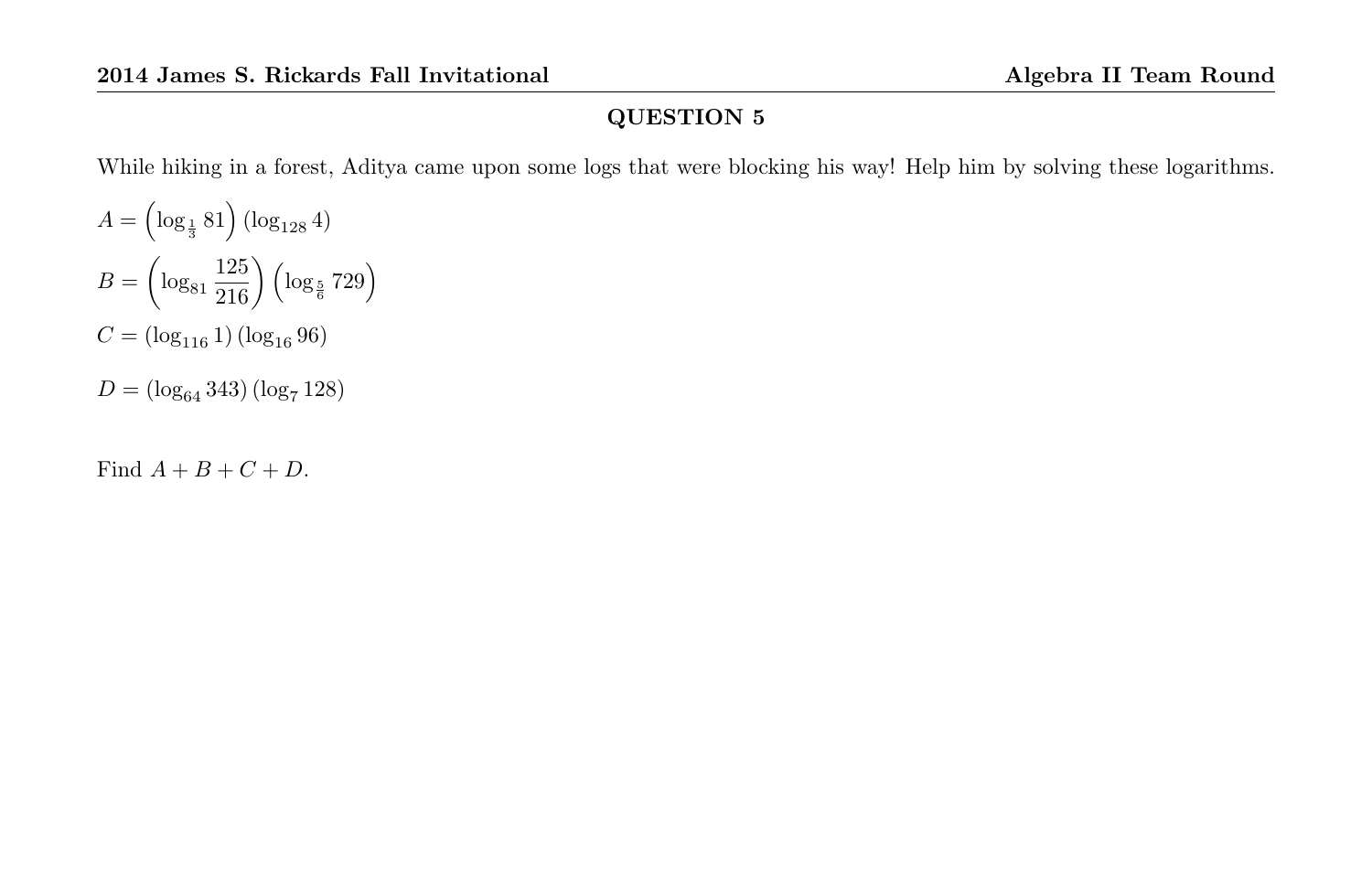On the Argand plane, you are traveling from the origin to the point  $13 + 84i$ . All units are in miles.

Given that you travel at a speed of 5 miles per hour, find the following:

 $A =$  the distance you must travel in miles  $B =$  the number of hours it will take you to reach your destination

A fly is also traveling between you and your destination. Once the fly reaches one of the points, it immediately turns around and keeps flying to the other point. The fly continues to fly until you reach your destination. Given that the fly travels at a speed of 8 miles per hour, find the following:

 $C =$  the distance the fly will travel in miles  $D =$  the number of hours the fly will travel

Find  $A + B + C + D$ .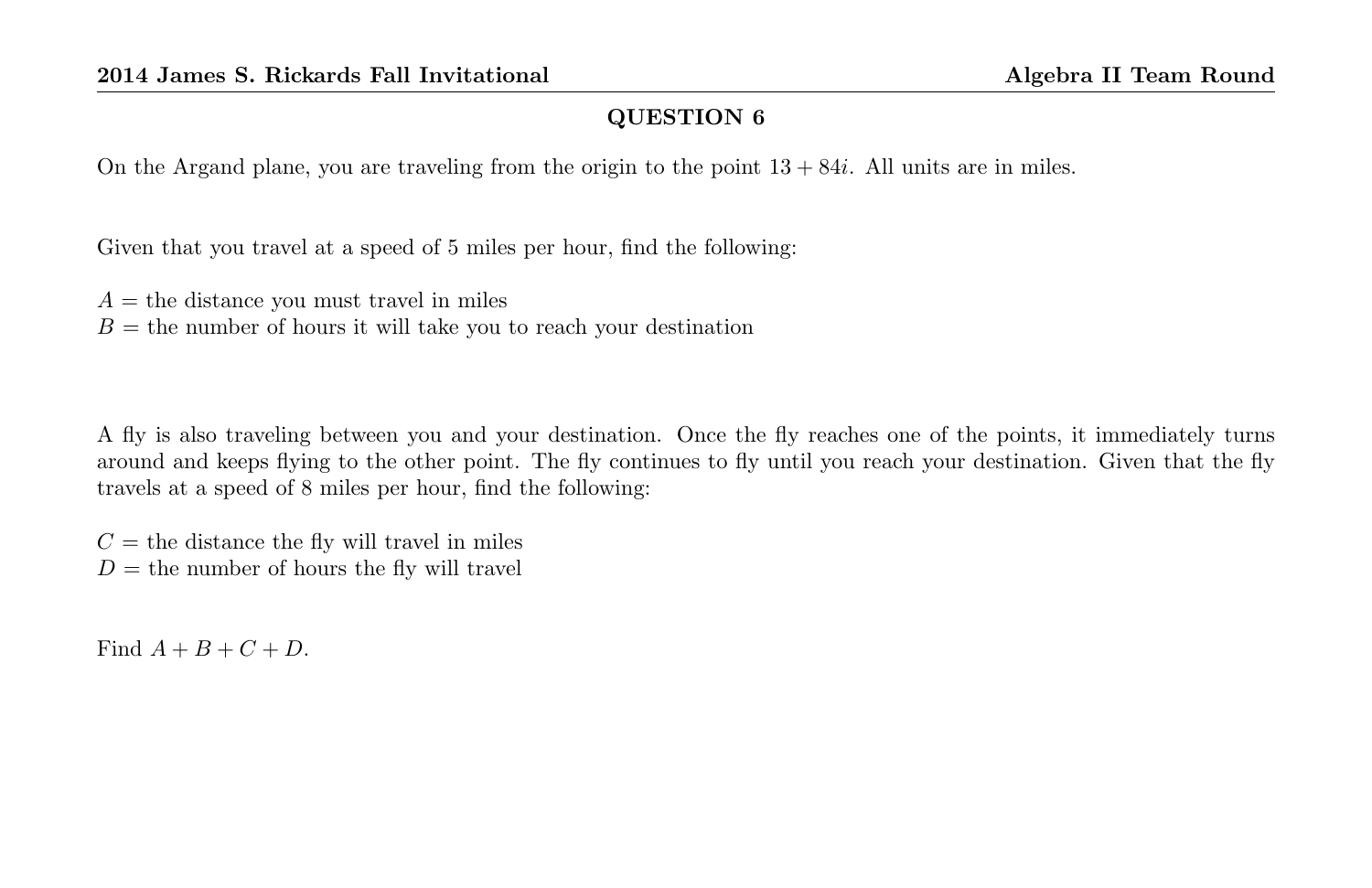Let A be the eccentricity of the conic section with the equation  $\frac{x^2}{4}$  $rac{x^2}{4} - \frac{(y-3)^2}{3}$  $\frac{3}{3}$  = 1 Let B be the length of the latus rectum of the conic section with the equation  $\frac{(x-5)^2}{12} + \frac{(y-4)^2}{6}$  $\frac{1}{6}$  = 1 Hint: The latus rectum  $=$   $\frac{2b^2}{4}$ where 2b is the length of the minor axis and 2a is the length of the major axis. Let  $x = C$  be the directrix of the parabola with the equation  $x = y^2 - 2y + 6$ 

Let  $D\pi$  be the area bounded by the graph of  $(x - 2)^2 + (y - 8)^2 = 128$ 

Find  $8A + B - 8C + D$ .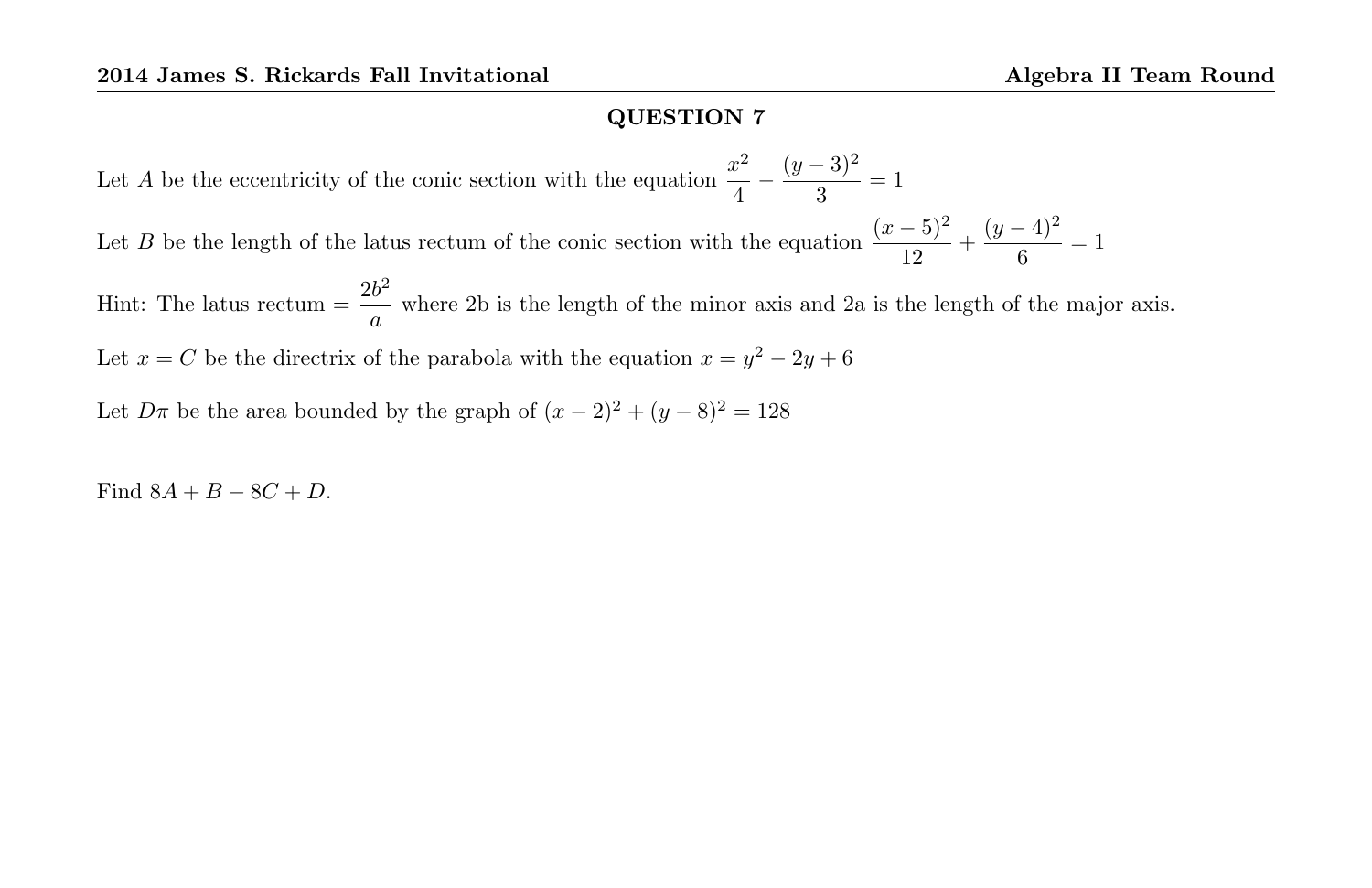Let 
$$
f(x) = 5x + 5
$$
,  $g(x) = \frac{3x + 14}{5}$ , and  $h(x) = 8x$ 

 $f^{-1}(x)$  can be written in the form  $Ax + B$ 

 $h^{-1}(g(6))$  is equal to C

The x-intercept of  $g^{-1}(x)$  is the point  $(D, 0)$ 

Find  $ABC^{-1}D$ .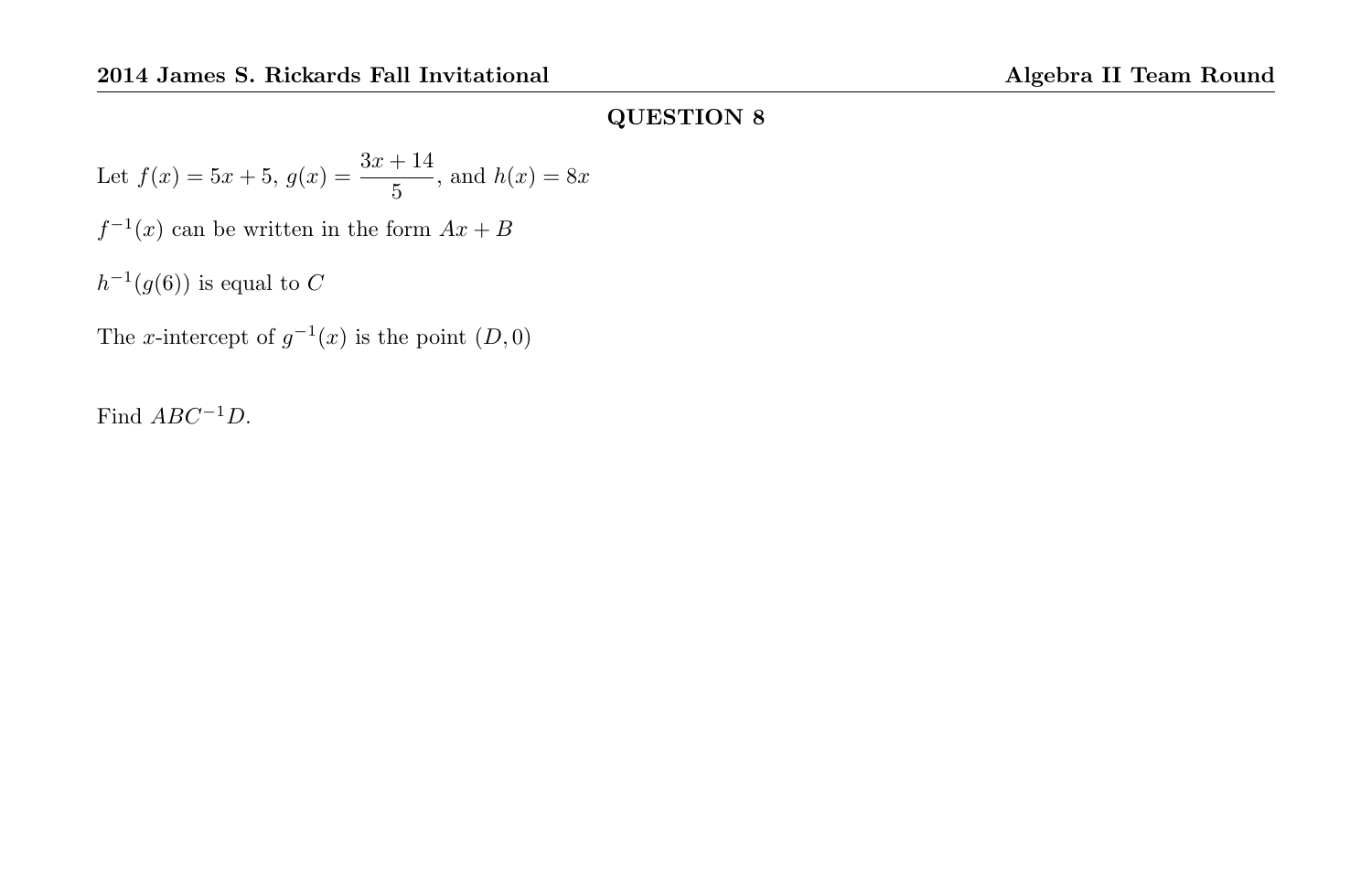Given the following rational function:

$$
f(x) = \frac{2x^2 + 6x - 36}{(x^2 + 9x + 18)}
$$

Let A be the sum of the x-coordinates of all possible vertical asymptotes of  $f(x)$ . If no asymptotes exist, the sum is 0.

Let B be the sum of the y-coordinates of all possible horizontal asymptotes of  $f(x)$ . If no asymptotes exist, the sum is 0.

Let C be the sum of the coordinates of all discontinuities in the graph of  $f(x)$ . If no discontinuities exist, the sum is 0.

Find  $A - B + C^2$ .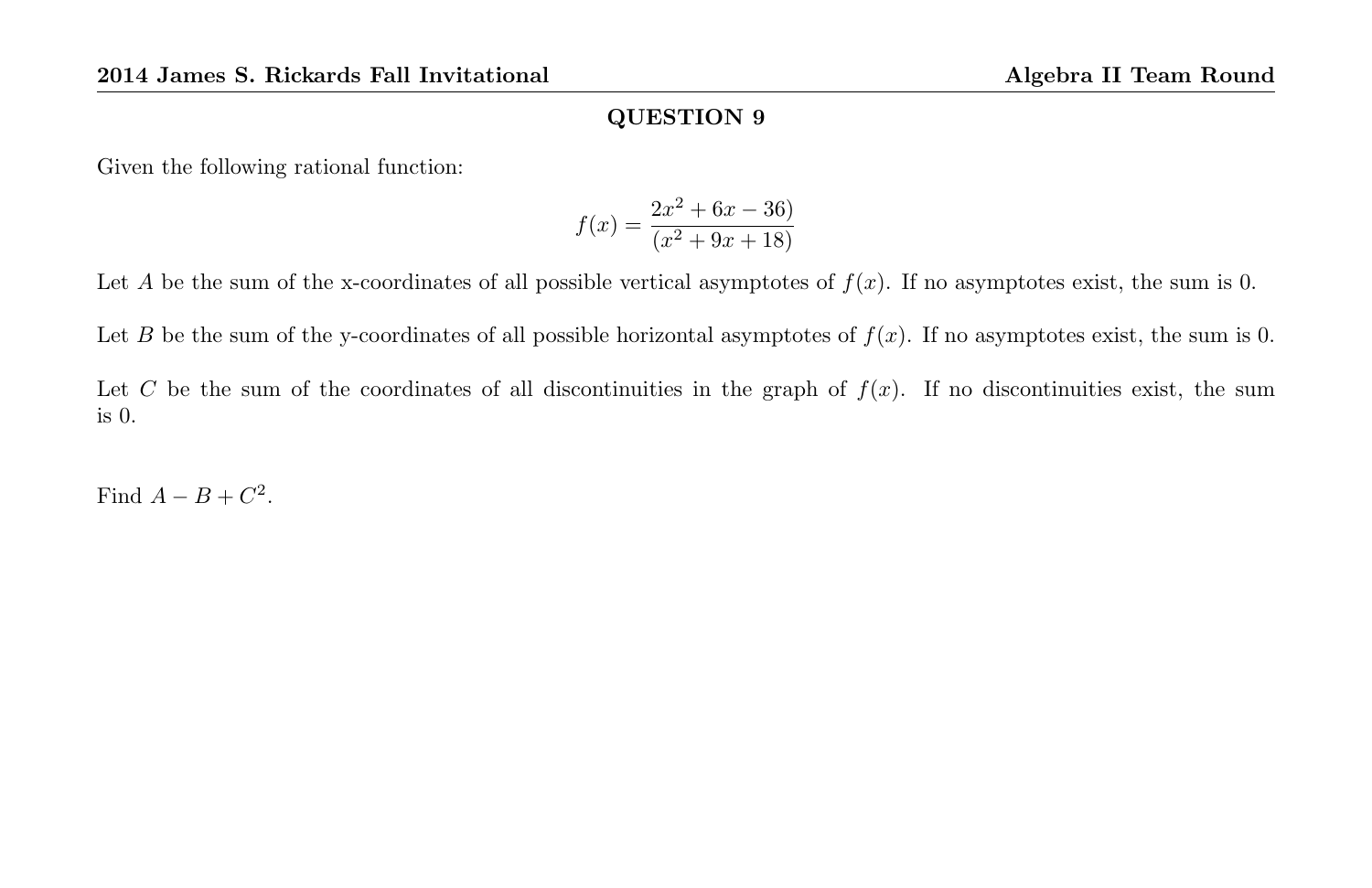Let A be the area of the figure bounded by the graph of  $|4x| + |3y| = 12$ 

Let  $B$  equal the number of distinct arrangments of the letters in the word JAMESRICK

X is inversely proportional to the square of Y and directly proportional with the cube of Z. When Z is 2 and Y is 6, X is 6. Let C be the value of  $Z^3$  when X is 18 and Y is 27.

Find  $A + B + C$ .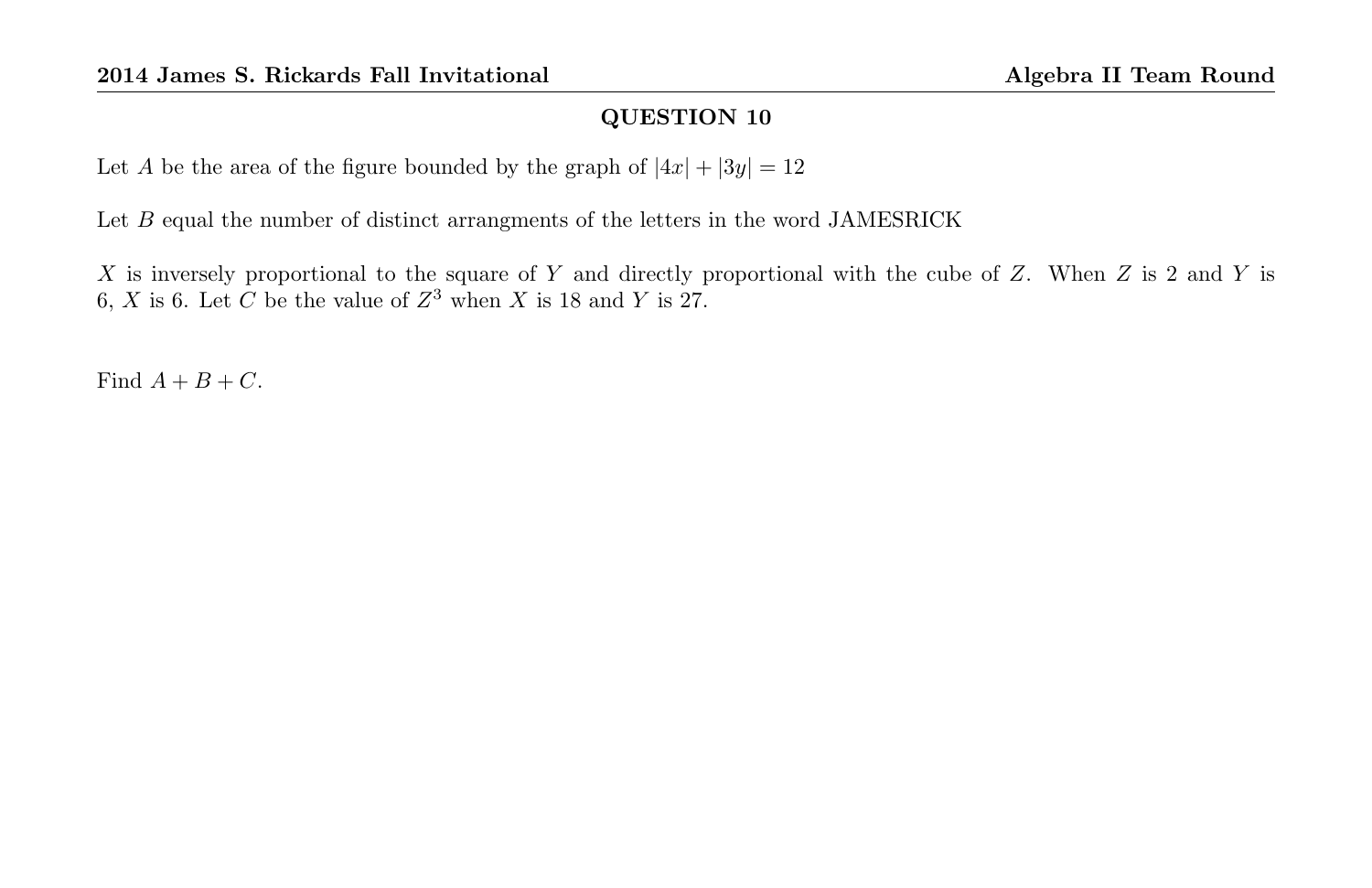A ball is dropped from a height of 400 meters. After each bounce, it rebounds to a height of  $\frac{4}{5}$  of its previous height. Let  $J$  equal the total distance the ball will travel if it travels for an infinite amount of time.

Let *B* equal the determinant of 
$$
\begin{bmatrix} -6 & 4 \\ 5 & -3 \end{bmatrix}
$$
.  
Let *C* equal  $\sum_{x=0}^{2873} i^x$ , where  $i = \sqrt{-1}$ .  
Find  $J + B + C$ .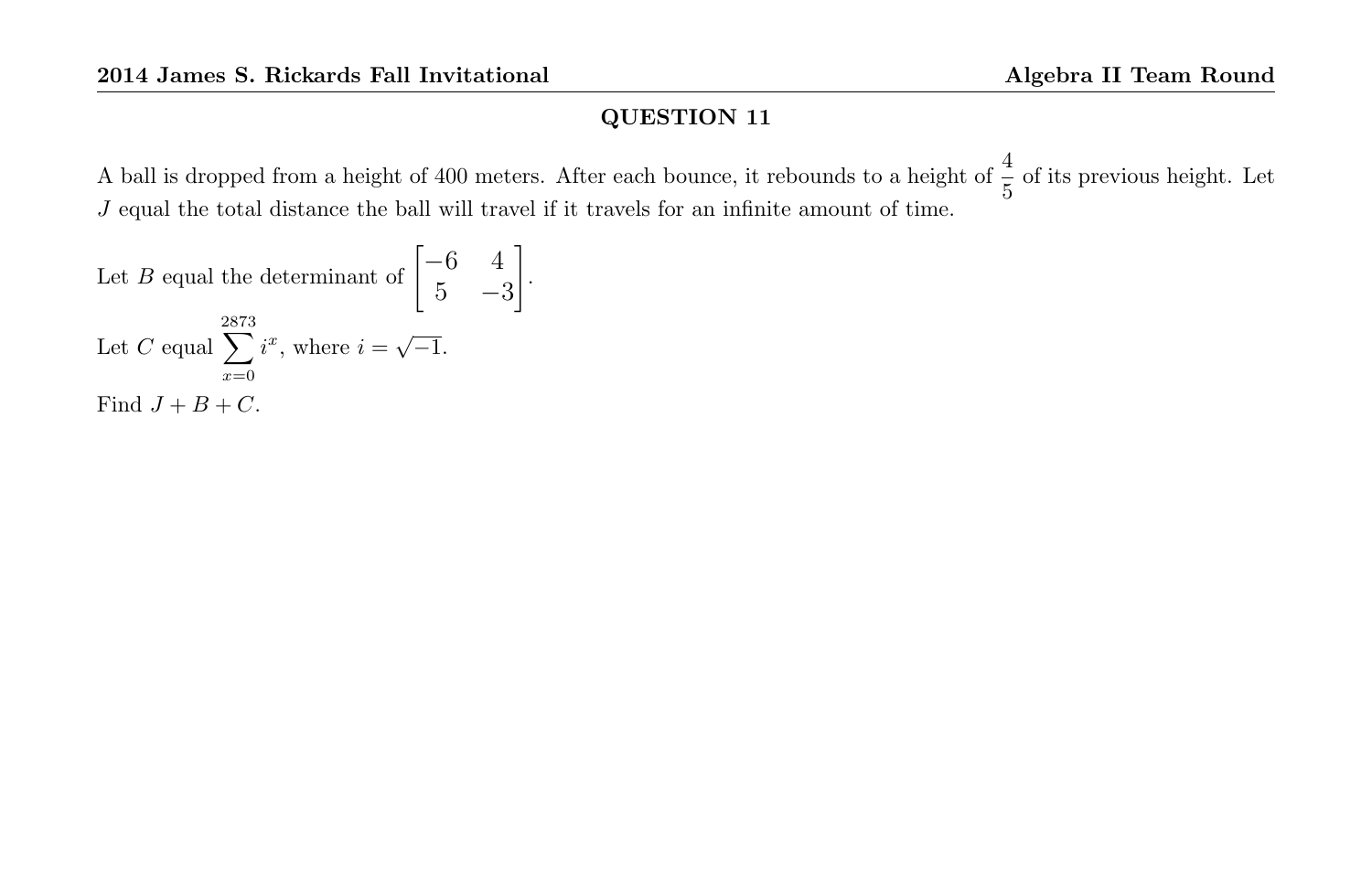Aditya and 8 more of his friends are sitting at an IT department board meeting. While Aditya is explaining how to solve a problem with the network, the other 8 argue over how many different ways they can sit around their circular table. Let M equal the number of ways they can sit around the circular table.

Let I equal  $6(\vartheta)9$  where  $a(\vartheta)b = 3ab^2 + ab$ 

 $\sum^8$  $x=1$  $(3x+5)$  is equal to E.

Find  $M + I + E$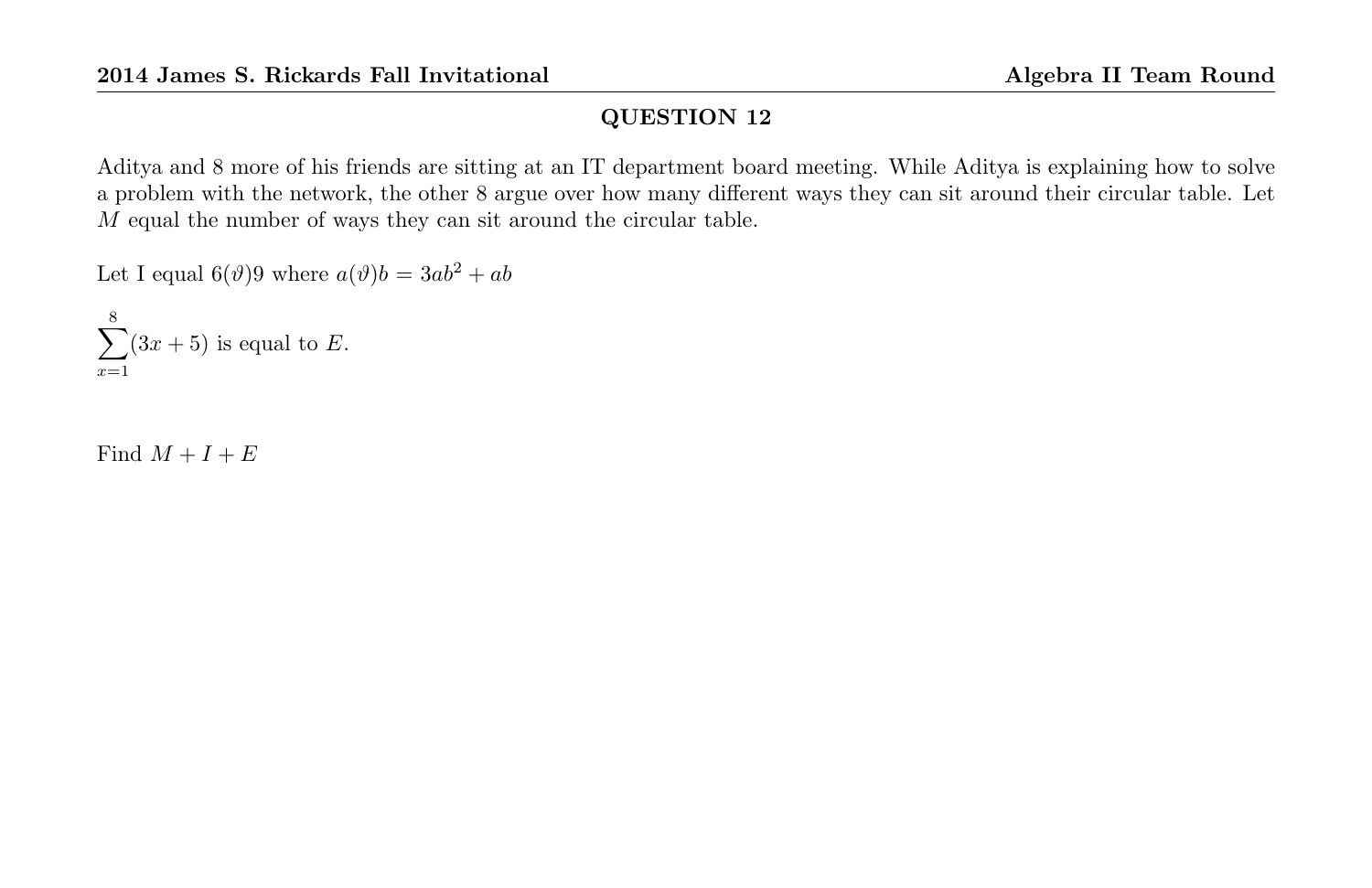Let J be the real component in the expansion of  $(i-2)^4$ 

Let A be the value such that  $log_4(A^2 + 2A + 2) = 0$ 

Let S be the remainder when  $3x^3 - 2x^2 - 48x + 35$  is divided by  $3x - 2$ 

Find  $\frac{AS}{J}$